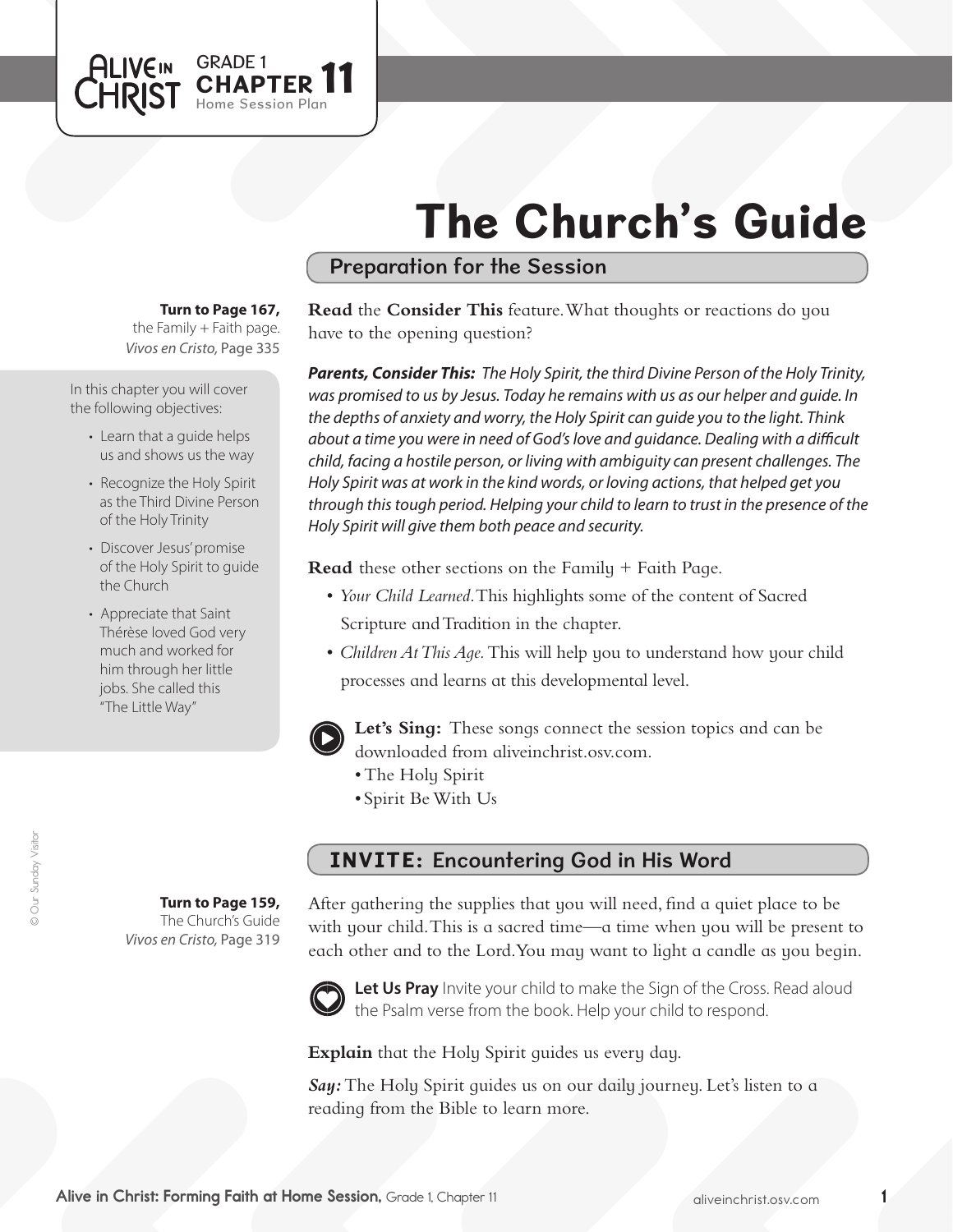**Guide** your child through the Preparing for God's Word Ritual you learned in the Introduction Session or play Track 1 of the Songs of Scripture CD.

- Proclaim God's Word in the Parchment Paper box on the page.
- Maintain several moments of silence.
- Ask: What did you hear God say to you today?

**Invite** your child to respond and also share what you heard.

Now, look at the *What Do You Wonder?* box.

*Say:* The Holy Spirit is given to us to guide us and he lives within us. Give your child an example of a time when you felt you were guided by the Holy Spirit.

**Invite** your child to respond to the questions. Ask what else he/she might wonder about the Holy Spirit.

## DISCOVER: Learning God's Truth

**Turn to Page 160,**

God the Holy Spirit *Vivos en Cristo,* Page 321 **Ask** your child to recall a time when they or your family had a guide. (on a vacation, at a park, on a field trip) Emphasize that guides lead us and teach us. Read aloud the first paragraph.

**Ask** your child to read aloud the definition of the word **Holy Spirit**.

**Remind** him/her that the Holy Trinity is God the Father, God the Son, and God the Holy Spirit.

**Read** the second paragraph.

*Ask:* Who is the guide that helps you stay close to God the Father and Jesus?

**Refer** to page 316 in the Our Catholic Tradition reference section in the back of the Student Book. Point out that the Glory Be is a prayer to the HolyTrinity.

**Read** aloud the introductory paragraph.

**Tell** your child that Jesus knew he would leave his followers one day and return to God his Father. He promised his followers a guide to be with them always.



**Proclaim**"Jesus Promises the Holy Spirit."

**Discuss** how Jesus' followers would have felt after hearing Jesus' words. How would you feel if you knew that you had someone that would always be there to help you?

© Our Sunday Visitor © Our Sunday Visitor

**Turn to Page 161,**  The Work of the Holy Spirit *Vivos en Cristo,* Page 323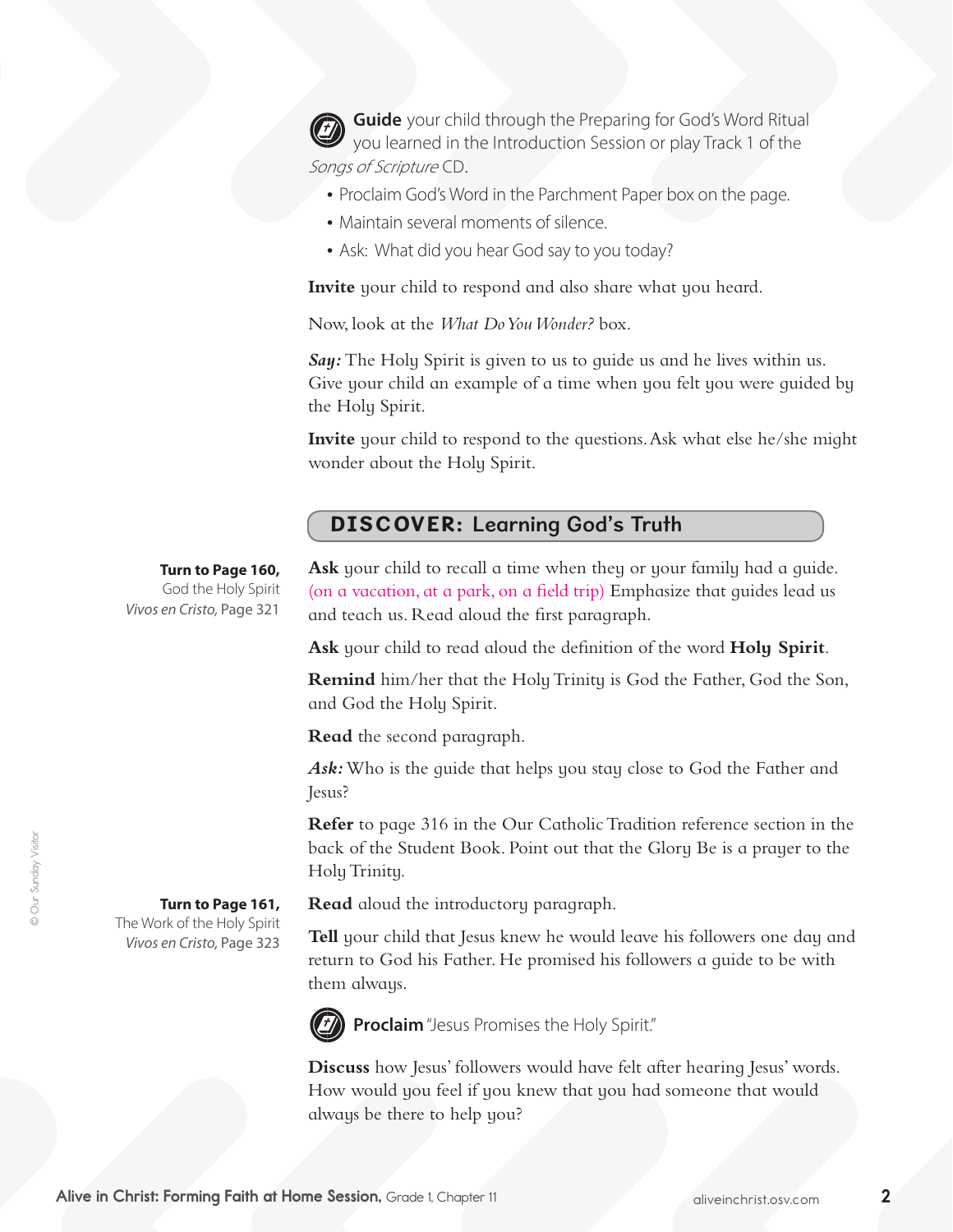**Read** the last paragraph.

**Complete** the gold-star activity.

**Read** aloud the directions for the Share Your Faith activity and complete the activity.

**Turn to Page 162,** Ways to God *Vivos en Cristo,* Page 325

**Tell** your child about a person in your life that showed you the way to God. Ask them if they have any examples.

Say: You are going to learn about a person who helped others find God.

**Read** aloud "The Little Way" (continued on page 163).



**Complete** the gold-star activity.

Ask your child what Saint Thérèse's little way was. Then have your child name examples of things he/she can do every day to follow the little way.

Teach your child to sing the following words to the tune of "Here We Go 'Round the Mulberry Bush."

*Thérèse, Thérèse, your little way, your little way, your little way. Thérèse, Thérèse, your little way, can guide us all to God.*

**Read** aloud the content on the page.

**Emphasize** that both the Holy Spirit and the Saints can keep us close to God.



**Point** out the Connect Your Faith activity. Have your child solve the puzzle.

*Parents, Consider This: The Holy Spirit is the source of all that we need to live in right relationship with God and with each other. In other words, it is the presence of the Holy Spirit that will make your home happy and peaceful. Asking the Holy Spirit's help should be a regular part of your family life. Drawing attention to the working of the Holy Spirit in the words and actions of love in your family will help everyone become more aware of God' presence.* 

**Turn to Page 163,** The Little Way (cont'd) *Vivos en Cristo,* Page 327